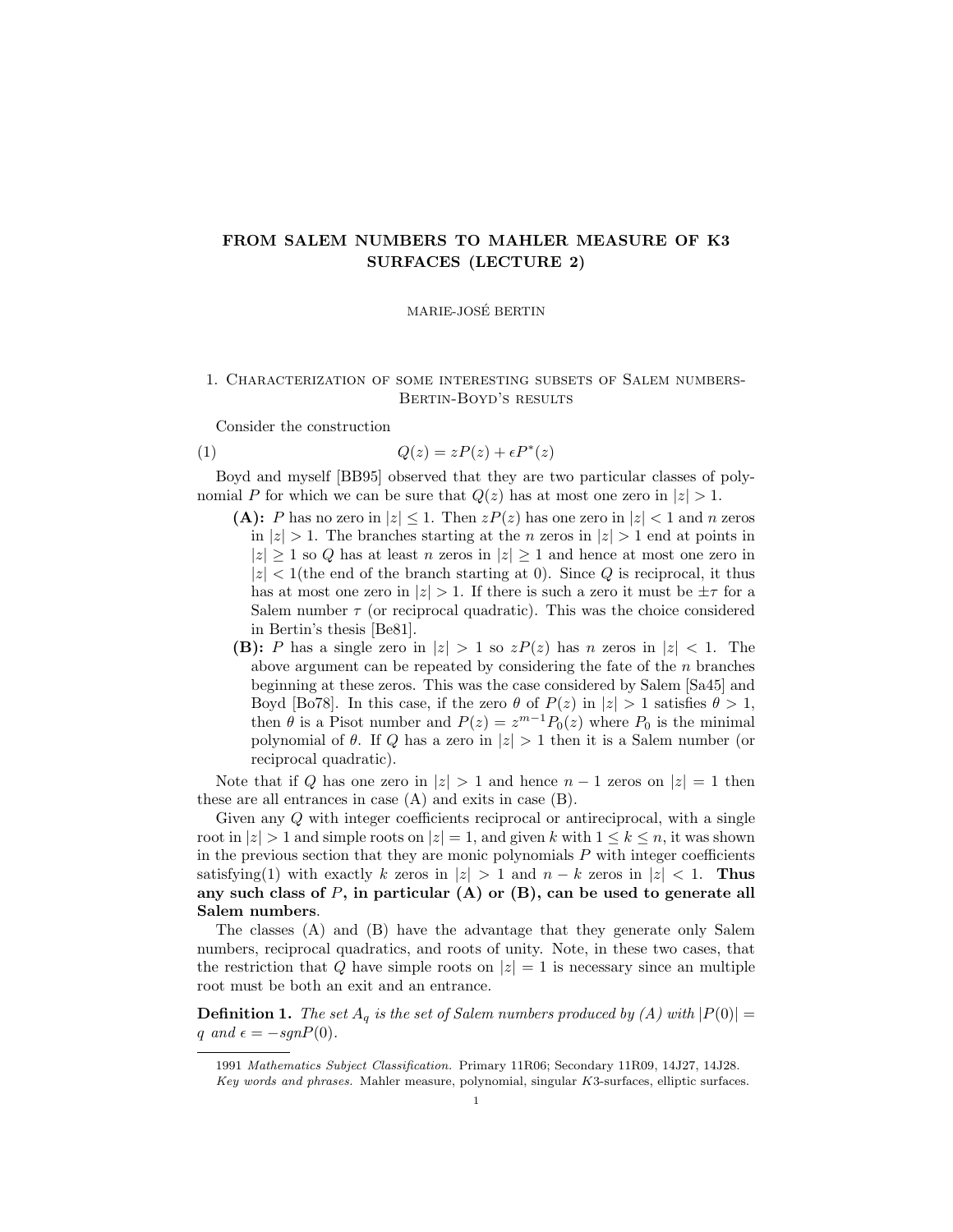The set  $B_q$  is the set of Salem numbers produced by (B) with  $|P(0)| = q$  and  $\epsilon = sgnP_0(0)$  where  $P(z) = z^{m-1}P_0(z), P_0(0) \neq 0.$ 

**Remark 2.** The set  $A_q = T_q \cap T$  where  $T_q$  was the set introduced by Bertin in [Be81] and T the set of Salem numbers. In particular it was shown there that  $A_q$  is bounded above by  $q + (q^2 - 1)^{1/2}$ . Note that if  $\epsilon = 1$  then the restriction  $P(0) = -q$ is needed to insure that  $Q(1) < 0$  so that Q has a zero  $\tau > 1$ . Moreover since all zeros of P are in  $|z| > 1$  we must have  $q \ge 2$  in case (A).

**Remark 3.** The sets  $B_q$  were considered by Boyd in [Bo78]. When  $q = 0$ ,  $P(z) =$  $z^{m-1}P_0(z)$  with  $m>1$  so  $B_0 = {\theta_m^{\epsilon}} m>1$  in the notation [Bo77], [Bo78] while  $B_q = \{ \theta_1^{\epsilon} ; |N(\theta)| = q, \epsilon = sgnN(\theta) \}.$ 

Remark 4. By the result of [Bo80] mentionned above,

$$
T = \bigcup_{q} A_q = \bigcup_{q} B_q.
$$

Given  $c > 1$ , the hope was the existence of M such that  $T \cap [1, c]$  be contained in the finite union  $\bigcup_{2\leq q\leq M} A_q$  or  $\bigcup_{0\leq q\leq M-2} B_q$ .

**Remark 5.** The set  $B_0 \cap [9/8, 13/10]$  was enumerated in [Bo78].

1.0.1. Examples of small Salem numbers in  $A_2$ . In 1980, I tempted to determine the smallest Salem numbers of the set  $A_2$ . Using an adapted version of the Schur's algorithm, I found for example.

 $\sigma_1$  is zero of three different polynomials

$$
z = \frac{1 + 2z + z^2 - z^3 - z^4 - z^5 - z^6 - z^7 + 2z^9 + 2z^{10}}{2 + 2z - z^3 - z^4 - z^5 - z^6 - z^7 + z^8 + 2z^9 + z^{10}}
$$

$$
z = \frac{1 + 2z + z^2 + z^8 + 2z^9 + 2z^{10}}{2 + 2z + z^2 + z^8 + 2z^9 + z^{10}}
$$

$$
z = \frac{1 + 2z + 2z^2 + 2z^3 + 3z^4 + 4z^5 + 4z^6 + 3z^7 + 3z^8 + 3z^9 + 2z^{10}}{2 + 3z + 3z^2 + 3z^3 + 4z^4 + 4z^5 + 3z^6 + 2z^7 + 2z^8 + 2z^9 + z^{10}}
$$
 $\sigma_2$  is zero of the polynomial

$$
z=\frac{1+2z^2+z^4-z^6-2z^8-2z^{10}-2z^{12}+2z^{16}+2z^{18}}{2+2z^2-2z^6-2z^8-2z^{10}-z^{12}+z^{14}+2z^{16}+z^{18}}
$$

 $\sigma_3$  is zero of the polynomial

$$
z = \frac{1 + 2z^2 + z^4 - z^6 - 2z^8 - 2z^{10} + 2z^{14} + 2z^{16}}{2 + 2z^2 - 2z^6 - 2z^8 - z^{10} + z^{12} + 2z^{14} + z^{16}}
$$

 $\sigma_5$  is zero of five polynomials

$$
z = \frac{1 + z + z^2 + 2z^3 + 2z^4 + 2z^5 + 2z^6 + 3z^7 + 2z^8 + z^9 + 2z^{10}}{2 + z + 2z^2 + 3z^3 + 2z^4 + 2z^5 + 2z^6 + 2z^7 + z^8 + z^9 + z^{10}}
$$
  
\n
$$
z = \frac{1 + 2z^2 + z^4 - z^6 - 2z^8 + 2z^{12} + 2z^{14}}{2 + 2z^2 - 2z^6 - z^8 + z^{10} + 2z^{12} + z^{14}}
$$
  
\n
$$
z = \frac{1 + z + 2z^2 + 2z^3 + z^4 + z^5 + z^6 + 2z^7 + 2z^8 + 2z^9 + 2z^{10}}{2 + 2z + 2z^2 + 2z^3 + z^4 + z^5 + z^6 + 2z^7 + 2z^8 + z^9 + z^{10}}
$$
  
\n
$$
z = \frac{1 + z + z^3 - z^4 - z^6 - z^7 - 2z^9 - z^{11} + z^{13} + 2z^{15}}{2 + z^2 - z^4 - 2z^6 - z^8 - z^9 - z^{11} + z^{12} + z^{14} + z^{15}}
$$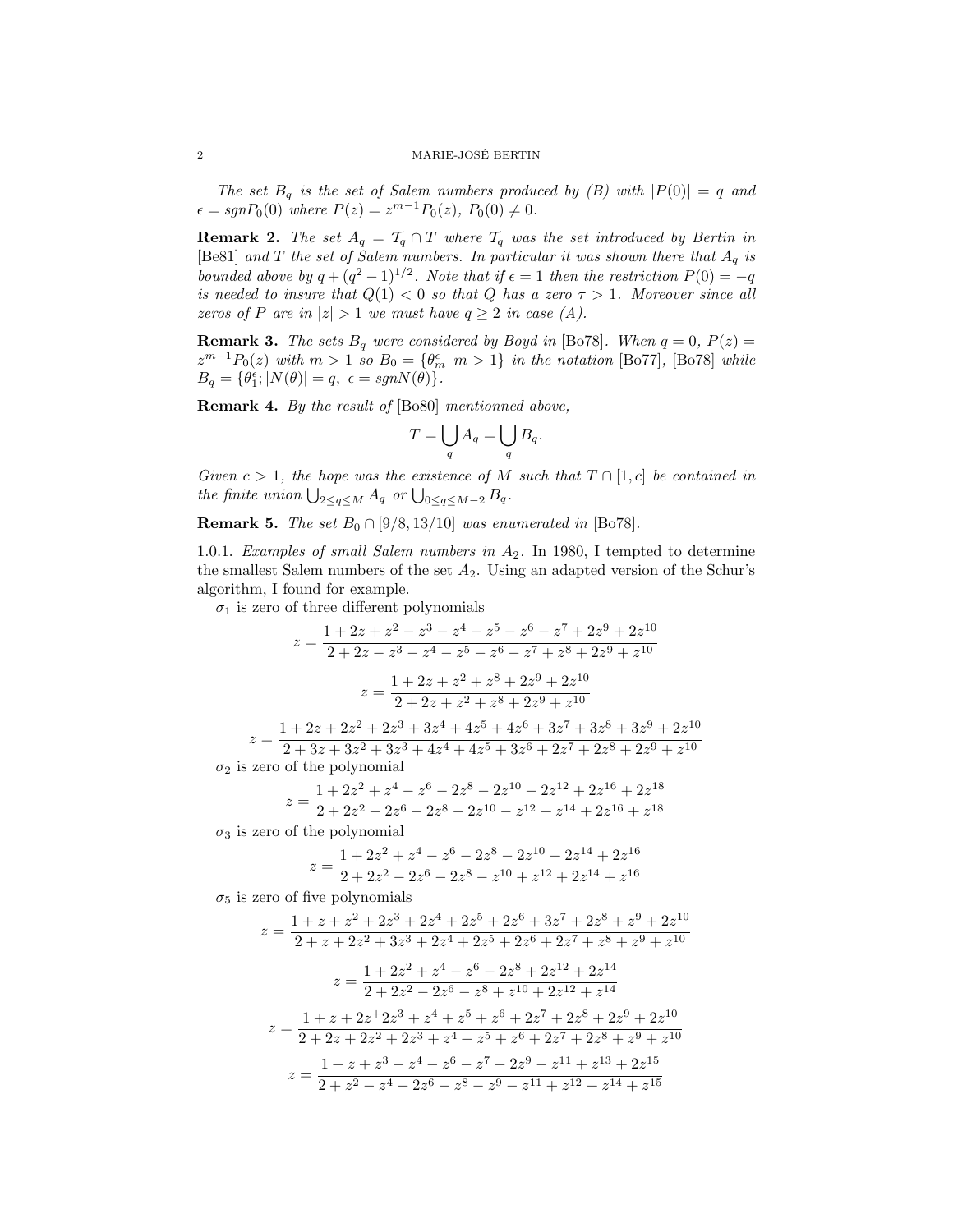$$
z = \frac{1+z+z^3-z^4-z^5-z^6+z^8+2z^{10}}{2+z^2-z^4-z^5-z^6+z^7+z^9+z^{10}}
$$

 $\sigma_6$  is root of the polynomial

$$
z = \frac{1+z^2-z^8-2z^{10}+2z^{18}}{2-2z^8-z^{10}+z^{16}+z^{18}}
$$

 $\sigma_{10}$  is root of the polynomial

$$
z = \frac{1 + z^2 - z^8 + 2z^{16}}{2 - z^8 + z^{14} + z^{16}}
$$

 $\sigma_{16}$  is root of the polynomial

$$
z = \frac{1+z^2-z^4-z^6+z^{10}-2z^{14}+2z^{18}}{2-2z^4+z^8-z^{12}-z^{14}+z^{16}+z^{18}}
$$

1.0.2. Characterization of the sets  $A_q$  and  $B_q$ .

**Theorem 6** (Theorem A). Suppose that  $\tau$  is a Salem number with minimal polynomial T. Then  $\tau$  is in  $A_q$  if and only if there is a cyclotomic polynomial K with simple roots and  $K(1) \neq 0$  and a reciprocal polynomial L with the following properties:

- $(1) L(0) = q 1$
- (2) deg  $L = \deg(KT) 1$
- (3)  $L(1) \geq -K(1)T(1)$
- (4) L has all its zeros on  $|z|=1$  and they interlace the zeros of KT on  $|z|=1$ in the following sense: let  $e^{i\psi_1},...,e^{i\psi_m}$  be the zeros of L with  $\Im z \geq 0$ , excluding  $z = -1$ , with  $0 < \psi_1 < \ldots < \psi_m < \pi$ , and let  $e^{i\phi_1}, \ldots, e^{i\phi_m}$  be the zeros of KT on  $|z|=1$ ,  $\Im z\geq 0$ , with  $0<\phi_1<...<\phi_m\leq \pi$ ; then

$$
0 < \psi_1 < \phi_1 < \ldots < \psi_m < \phi_m.
$$

**Theorem 7** (Theorem B). Suppose that  $\tau$  is a Salem number with minimal polynomial T. Then  $\tau$  is in  $B_q$  if and only if there is a cyclotomic polynomial K with simple roots and  $K(1) \neq 0$  and a reciprocal polynomial L with the following properties:

$$
(1) \ L(0) = q + 1
$$

- (2) deg  $L = \deg(KT) 1$
- (3)  $L(1) \geq K(1)T(1)$
- $(4)$  and either (i) L as in (4) of Theorem (A), or else
	- (ii) L has a single zero in  $|z| > 1$ , this root being positive, and if  $e^{i\psi_2},...,e^{i\psi_m}$  are its zeros on  $|z|=1, \ \Im z \geq 0$  with  $0<\psi_2<...<\psi_m$ then

$$
0 < \phi_1 < \psi_2 < \ldots < \psi_m < \phi_m \leq \pi.
$$

**Remark 8.** For proofs of Theorem  $(A)$  and Theorem  $(B)$  we refer to  $[BB95]$ . In case  $Q = zP - P^*$ , we can write  $(z - 1)Q_1 = zZ - P^*$  and we can take  $L = P - Q_1$ .

Corollary 9.

$$
A_q \subset B_{q-2} \text{ for } q \ge 2.
$$

**PROOF.** The conditions of Theorem (B) are weaker than the corresponding conditions of Theorem  $(A)$ .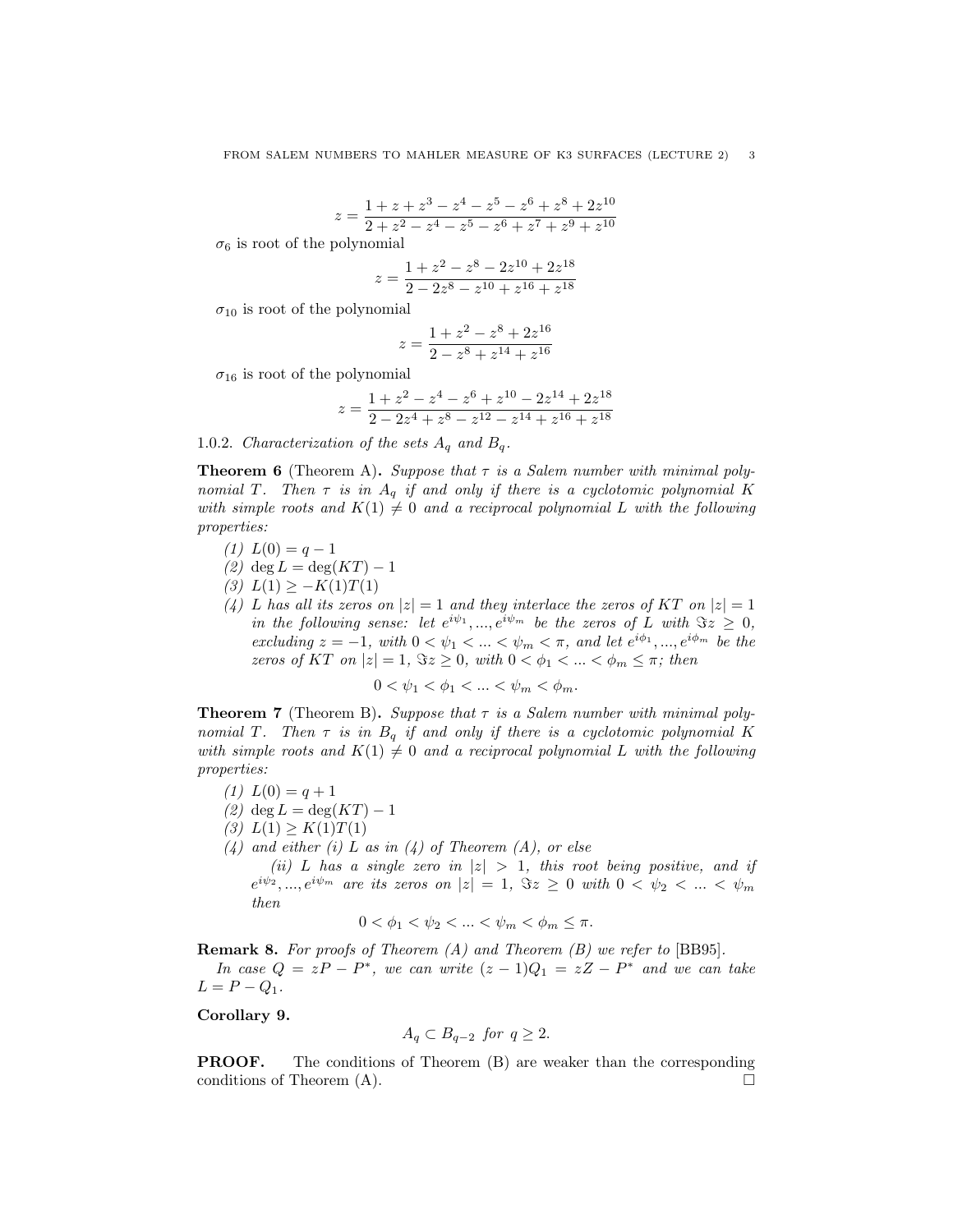#### 4 MARIE-JOSE BERTIN ´

Corollary 10.

$$
A_q \subset A_{kq-k+1} \text{ for } q \ge 2, k \ge 1
$$

**PROOF.** If L satifies Theorem (A) with  $L(0) = q - 1$ , then kL satisfies the theorem with  $kL(0) = kq - k$  showing  $\tau$  is in  $A_{kq-k+1}$ .

**Theorem 11.** Denote C the list of 43 smallest known Salem numbers called  $\sigma_1$ ,...of Mossinghoff's list except  $*\sigma_{39}$ ,  $*\sigma_{40}$ ,  $*\sigma_{43}$ ,  $*\sigma_{46}$  discovered later.

We have the inclusion

$$
A_2 \subset C \setminus \{\sigma_{20}, \sigma_{23}, \sigma_{28}, \sigma_{31}, \sigma_{33}, \sigma_{35}\}\
$$

**PROOF.** To show that  $\sigma_k$  belongs to  $A_2$  it generally suffices to take  $K = 1$  and to produce by inspection a suitable cyclotomic polynomial L whose zeros interlace those of KT.

To show that a given  $\sigma_k$  is not in  $A_2$ , one can rely on the algorithm of [Bo78] which enumerates all the possible representations of  $\sigma_k$  as an element of  $B_0$ . For example,  $\sigma_{33}$ , which is of degree 34, has just one such representation and this shows that the only choices of K and L are  $K = 1$  and  $L = (z^4 - 1)(z^{29} - 1)$ . Since  $L(1) = 0$ , this does not satisfy Theorem (A), so  $\sigma_{33} \notin A_2$ .

$$
\Box
$$

## 2. A minoration of Salem numbers

Most of known minorations of  $\tau$ , if  $\tau$  is a Salem number depend on the degree of the Salem polynomial (Dobrowolski, Voutier, etc use transcendental methods). Another, though not the sharpest is the elegant minoration due to Smyth (1980)

$$
\tau>1+\frac{c}{d}
$$

c being a constant and d denoting the degree of the Salem number.

We have seen in the previous section that the conjugates of modulus 1 of the smallest known Salem numbers offer a certain regularity, interlacing property with roots of unity. We propose here a minoration using the discriminant of the Salem polynomial or its trace polynomial[Be95]. And again we shall see a certain regularity of the discriminants.

**Definition 12.** Let  $T$  a Salem polynomial of degree 2s. We call trace polynomial of T, the monic polynomial  $Q, Q \in \mathbb{Z}[X]$ , of degree s, satisfying

$$
X^s Q(X + \frac{1}{X}) = T(X).
$$

For example, if  $T$  is the Salem polynomial of degree 6 of the Salem number  $\tau = 1.401288...$ 

$$
T(X) = X^6 - X^4 - X^3 - X^2 + 1,
$$

its trace polynomial is

$$
Q(Y) = Y^3 - 4Y - 1.
$$

Denoting by  $\tau$ ,  $\frac{1}{\tau}$ ,  $\tau^{(j)}$ ,  $\frac{1}{\tau^{(j)}}$ ,  $2 \leq j \leq s$ , the roots of T, then the roots of the trace polynomial are  $\tau + \frac{1}{\tau}$ ,  $\tau^{(j)} + \frac{1}{\tau^{(j)}}$ , thus all real between  $-2$  and  $2$  except  $\tau + \frac{1}{\tau} > 2$ .

If  $\tau$  is the Salem number of degree 2s, then the integers of  $\mathbb{Q}(\tau)$ , namely 1,  $\tau$ , ...,  $\tau^{2s-1}$  form a base of  $\mathbb{Q}(\tau)$  over  $\mathbb{Q}$ . We denote  $\Delta_{\tau}$  the discriminant of that base, that is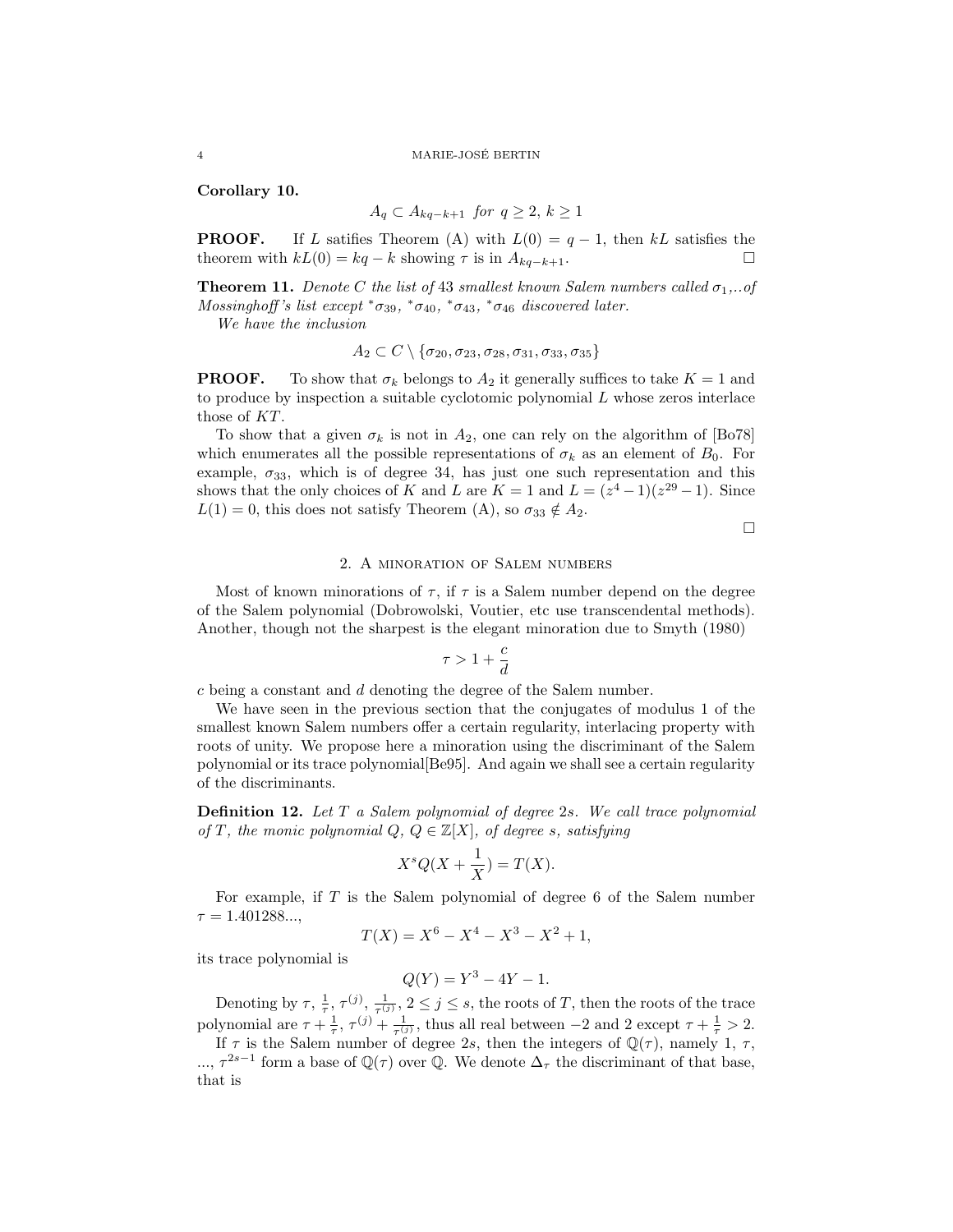$$
\Delta_{\tau} = \begin{vmatrix} 1 & 1 & 1 & \dots & 1 \\ \tau & \frac{1}{\tau} & \tau^{(2)} & \dots & \frac{1}{\tau^{(s)}} \\ \tau^2 & \frac{1}{(\tau)^2} & (\tau^{(2)})^2 & \dots & \frac{1}{(\tau^{(s)})^2} \\ \vdots & \vdots & \vdots & \vdots & \vdots \\ \tau^{2s-1} & \frac{1}{(\tau)^{2s-1}} & (\tau^{(2)})^{2s-1} & \dots & \frac{1}{(\tau^{(s)})^{2s-1}} \end{vmatrix} = \prod_{i < j} (\tau_i - \tau_j)^2,
$$

where  $\tau = \tau_1$ ,  $\tau_2 = \frac{1}{\tau}$ ,  $\tau_3 = \tau^{(2)}$ ,  $\tau_4 = \frac{1}{\tau^{(2)}}$ , ...,  $\tau_{2s} = \frac{1}{\tau^{(s)}}$ .

The totally real number field  $\mathbb{Q}(\tau + \frac{1}{\tau})$  has also a base of algebraic integers 1,  $\tau + \frac{1}{\tau}, \dots, (\tau + \frac{1}{\tau})^{s-1}$  with discriminant

$$
\Delta_{\tau+\frac{1}{\tau}} = \begin{vmatrix} 1 & 1 & \cdots & 1 \\ \tau + \frac{1}{\tau} & \tau^{(2)} + \frac{1}{\tau^{(2)}} & \cdots & \tau^{(s)} + \frac{1}{\tau^{(s)}} \\ \vdots & \vdots & \ddots & \vdots \\ (\tau + \frac{1}{\tau})^{s-1} & (\tau^{(2)} + \frac{1}{\tau^{(2)}})^{s-1} & \cdots & (\tau^{(s)} + \frac{1}{\tau^{(s)}})^{s-1} \end{vmatrix}^2 = \prod_{i < j} (\gamma_i - \gamma_j)^2,
$$
\nwhere  $\alpha_i = \tau + \frac{1}{\tau} \alpha_i = \tau^{(2)} + \frac{1}{\tau^{(2)}} \alpha_i = \tau^{(s)} + \frac{1}{\tau^{(s)}} \alpha_i = \tau^{(s)} + \frac{1}{\tau^{(s)}} \alpha_i$ 

where  $\gamma_1 = \tau + \frac{1}{\tau}, \, \gamma_2 = \tau^{(2)} + \frac{1}{\tau^{(2)}}, \, ..., \, \gamma_s = \tau^{(s)} + \frac{1}{\tau^{(s)}}.$ 

**Proposition 13.** Let  $\tau$  be a Salem number, then there exists a non zero integer c such that

$$
\Delta_{\tau} = c \left( \Delta_{\tau + \frac{1}{\tau}} \right)^2.
$$

# PROOF.

By definition,

$$
\Delta_{\tau} = (\tau - \frac{1}{\tau})^2 \prod_{j=2}^s (\tau - \tau^{(j)})^2 (\tau - \frac{1}{\tau^{(j)}})^2 \prod_{j=2}^s (\frac{1}{\tau} - \tau^{(j)})^2 (\frac{1}{\tau} - \frac{1}{\tau^{(j)}})^2
$$

$$
\prod_{j < k} (\frac{1}{\tau^{(j)}} - \tau^{(k)})^2 (\frac{1}{\tau^{(j)}} - \frac{1}{\tau^{(k)}})^2 \prod_{j < k} (\tau^{(j)} - \tau^{(k)})^2 (\tau^{(j)} - \frac{1}{\tau^{(k)}})^2
$$

$$
\prod_{j=2}^s (\tau^{(j)} - \frac{1}{\tau^{(j)}})^2.
$$

Since

$$
(\tau - \frac{1}{\tau})^2 = (\tau + \frac{1}{\tau})^2 - 4
$$

$$
\prod_{j=2}^s (\tau^{(j)} - \frac{1}{\tau^{(j)}})^2 = \prod_{j=2}^s ((\tau^{(j)} + \frac{1}{\tau^{(j)}})^2 - 4)
$$

$$
(\tau - \tau^{(j)})^2 (\tau - \frac{1}{\tau^{(j)}})^2 = \tau^2 (\tau + \frac{1}{\tau} - (\tau^{(j)} + \frac{1}{\tau^{(j)}}))^2
$$

$$
(\frac{1}{\tau} - \tau^{(j)})^2 (\frac{1}{\tau} - \frac{1}{\tau^{(j)}})^2 = \frac{1}{\tau^2} (\tau + \frac{1}{\tau} - (\tau^{(j)} + \frac{1}{\tau^{(j)}}))^2
$$

$$
(\tau^{(j)} - \tau^{(k)})^2 (\tau^{(j)} - \frac{1}{\tau^{(k)}})^2 = (\tau^{(j)})^2 (\tau^{(j)} + \frac{1}{\tau^{(j)}} - (\tau^{(k)} + \frac{1}{\tau^{(k)}}))^2,
$$

we get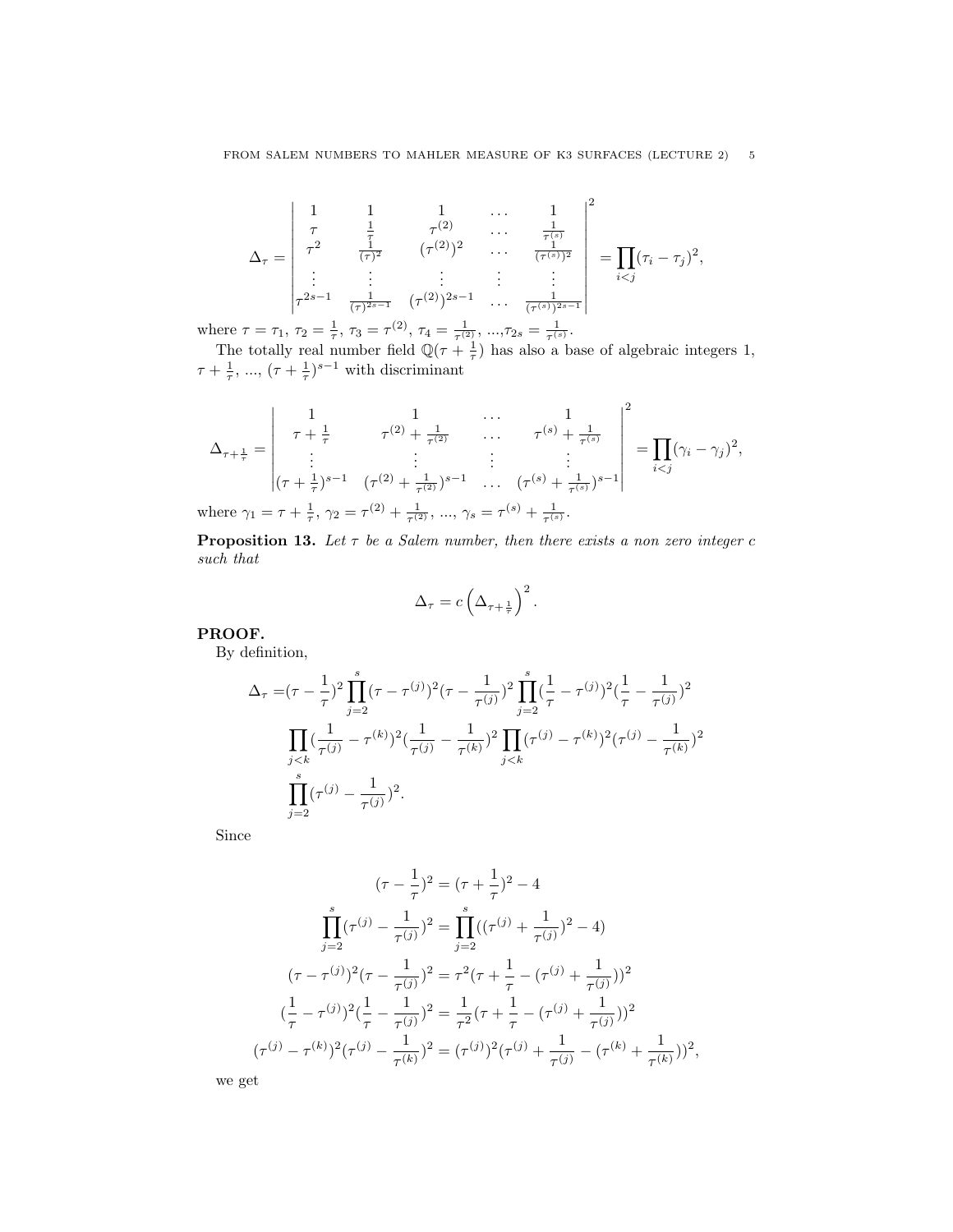$$
\Delta_{\tau} = (\Delta_{\tau + \frac{1}{\tau}})^2 ((\tau + \frac{1}{\tau})^2 - 4) \prod_{j=2}^{s} ((\tau^{(j)} + \frac{1}{\tau^{(j)}})^2 - 4).
$$

Since  $((\tau + \frac{1}{\tau})^2 - 4) \prod_{j=2}^s ((\tau^{(j)} + \frac{1}{\tau^{(j)}})^2 - 4)$  is a symmetric function of the roots of the monic polynomial trace  $Q$ , it is an integer  $c$ .

 $\Box$ 

**Lemma 14.** Let p be a prime number and denote  $\tau = \alpha_1, \ldots, \alpha_d$  the conjugates of a Salem number  $\tau$ . Then  $\tau^p = \alpha_1^p$ , ...,  $\alpha_d^p$  are the conjugates of the Salem number  $\tau^p$  and we get the inequality

$$
\left| \prod_{i,j} (\alpha_i^p - \alpha_j) \right| \ge p^d.
$$

**PROOF.** Let P (resp. II) denote the minimal polynomial of the Salem  $\tau$  (resp.  $\tau^p$ ) and  $A = \prod_{i,j} (\alpha_i^p - \alpha_j)$ .

We observe that  $A \neq 0$ , otherwise P and  $\Pi$  would have a common root and since they are monic and irreducible,  $P = \Pi$ , a contradiction.

Moreover A being a symmetric function of the  $\alpha_i$  is an integer, nothing else than the resultant of  $P$  and  $\Pi.$ 

First, given a polynomial  $Q \in \mathbb{Z}[X]$ , we prove the existence of a polynomial  $R(X) \in \mathbb{Z}[X]$  satisfying

$$
(Q(X))^p = Q(X^p) + pR(X).
$$

We make an induction on the degree of Q.

If the degree of Q is 1, that is  $Q = aX + b$ , a and  $b \in \mathbb{Z}$ , we obtain

$$
(aX + b)^p = a^p X^p + b^p + pR_1(X), \quad R_1 \in \mathbb{Z}[X]
$$

From the little Fermat's theorem, since  $a^p \equiv a \mod p$  and  $b^p \equiv b \mod p$ , we get

$$
(aX + b)^p = aX^p + b + (a^p - a)X^p + b^p - b + pR_1(X)
$$
  
= 
$$
aX^p + b + pR(X), \quad R \in \mathbb{Z}[X].
$$

Suppose the relation satisfied until degree  $n$  and suppose that the degree of  $Q$  is  $n+1$ .

Write  $Q(X) = XQ_1(X) + c$  with  $c \in \mathbb{Z}$  and degree of  $Q_1$  being n. We get

$$
(XQ_1(X) + c)^p = X^p(Q_1(X))^p + c^p + pR_1(X), \quad R_1 \in \mathbb{Z}[X]
$$
  
=  $X^p(Q_1(X^p) + pR_2(X)) + c^p + pR_1(X) \quad R_2 \in \mathbb{Z}[X]$   
by induction  
=  $X^pQ_1(X^p) + c + c^p - c + p(R_1(X) + X^pR_2(X))$   
=  $Q(X^p) + pR(X) \quad R \in \mathbb{Z}[X]$ 

using again little Fermat's theorem.

Taking now  $Q = P = (X - \alpha_1)...(X - \alpha_d)$ , it follows

$$
P(\alpha_i^p) = -pR(\alpha_i) \neq 0
$$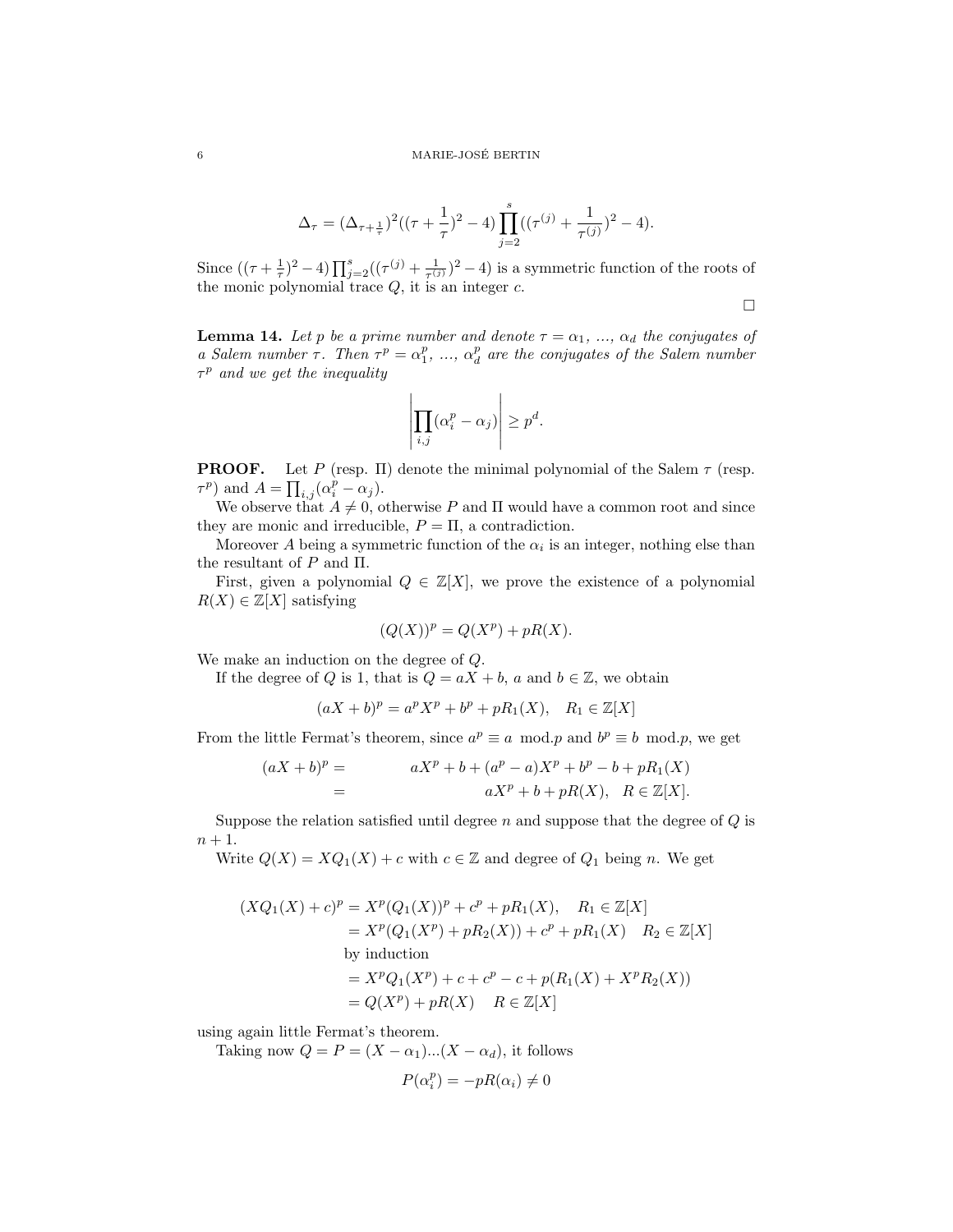and

$$
|A| = \left| \prod_i P(\alpha_i^p) \right| = p^d \prod_i |R(\alpha_i)| \ge p^d,
$$

since,  $\prod_i R(\alpha_i)$ , symmetric function of the  $\alpha_i$ , is a rational integer.

**Theorem 15.** (Bertin [Be95]) Let  $\tau$  be a Salem number of degree  $d = 2s$ ; then

$$
\tau \ge 1 + \inf \Bigl( \frac{\left| \Delta_{\tau + \frac{1}{\tau}} \right|^{1/s}}{96s}, 1/6 \Bigr).
$$

**PROOF.** Let p denote a prime number and  $\tau = \alpha_1, \alpha_2, ..., \alpha_d$  the conjugates of the Salem number  $\tau$ . Consider the determinant

$$
D = \begin{vmatrix} 1 & 1 & \dots & 1 & 1 & \dots & 1 \\ \alpha_1 & \alpha_2 & \dots & \alpha_d & \alpha_1^p & \dots & \alpha_d^p \\ \vdots & \vdots & \vdots & \vdots & \vdots & \vdots & \vdots \\ \alpha_1^{2d-1} & \alpha_2^{2d-1} & \dots & \alpha_d^{2d-1} & \alpha_1^{p(2d-1)} & \dots & \alpha_d^{p(2d-1)} \end{vmatrix}
$$

We can write

$$
|D|^2 = \prod_{i \neq j} |\alpha_i - \alpha_j| \prod_{i \neq j} |\alpha_i^p - \alpha_j^p| \prod_{i,j} |\alpha_i^p - \alpha_j|^2.
$$

Then, from the lemma and the proposition, it follows

$$
|D|^2 \ge |\Delta_{\tau}| |\Delta_{\tau^p}| p^{2d} \ge |\Delta_{\tau}|^2 p^{2d} \ge |\Delta_{\tau+1/\tau}|^4 p^{2d}.
$$

By Hadamard's inequality applied to the columns of  $D$ , we get

$$
|D|^2\leq 2d\tau^{2(2d-1)}(2d)^{d-1}2d\tau^{2p(2d-1)}(2d)^{d-1}\leq (2d)^{2d}\tau^{2(2d-1)(p+1)}\leq (2d\tau^{2(p+1)})^{2d}.
$$

From the previous majoration and minoration of  $|D|$ , we obtain

$$
|\Delta_{\tau+1/\tau}|^2p^d\leq (2d\tau^{2(p+1)})^d
$$

that is

$$
\tau^{2(p+1)} \ge \frac{p}{2d} |\Delta_{\tau+1/\tau}|^{2/d} = \frac{p}{2d} |\Delta_{\tau+1/\tau}|^{1/s}.
$$

Now we choose the prime number  $p$  as best as possible. By Bertrand's lemma, given a rational integer  $m \in \mathbb{N}$ , there exists a prime number p satisfying  $m \le p \le$ 2m. Thus we can choose  $p$  such that

$$
\frac{6d}{|\Delta_{\tau+1/\tau}|^{1/s}} < \left[\frac{6d}{|\Delta_{\tau+1/\tau}|^{1/s}}\right] + 1 \leq p \leq 2\left[\frac{6d}{|\Delta_{\tau+1/\tau}|^{1/s}}\right] + 2,
$$

where  $[x]$  denotes the integer part of x. We deduce

$$
\frac{p}{2d}|\Delta_{\tau+1/\tau}|^{1/s}>3>\epsilon;
$$

thus

$$
\tau^{2(p+1)} > e
$$
 et  $\tau > 1 + \frac{1}{2(p+1)}$ .